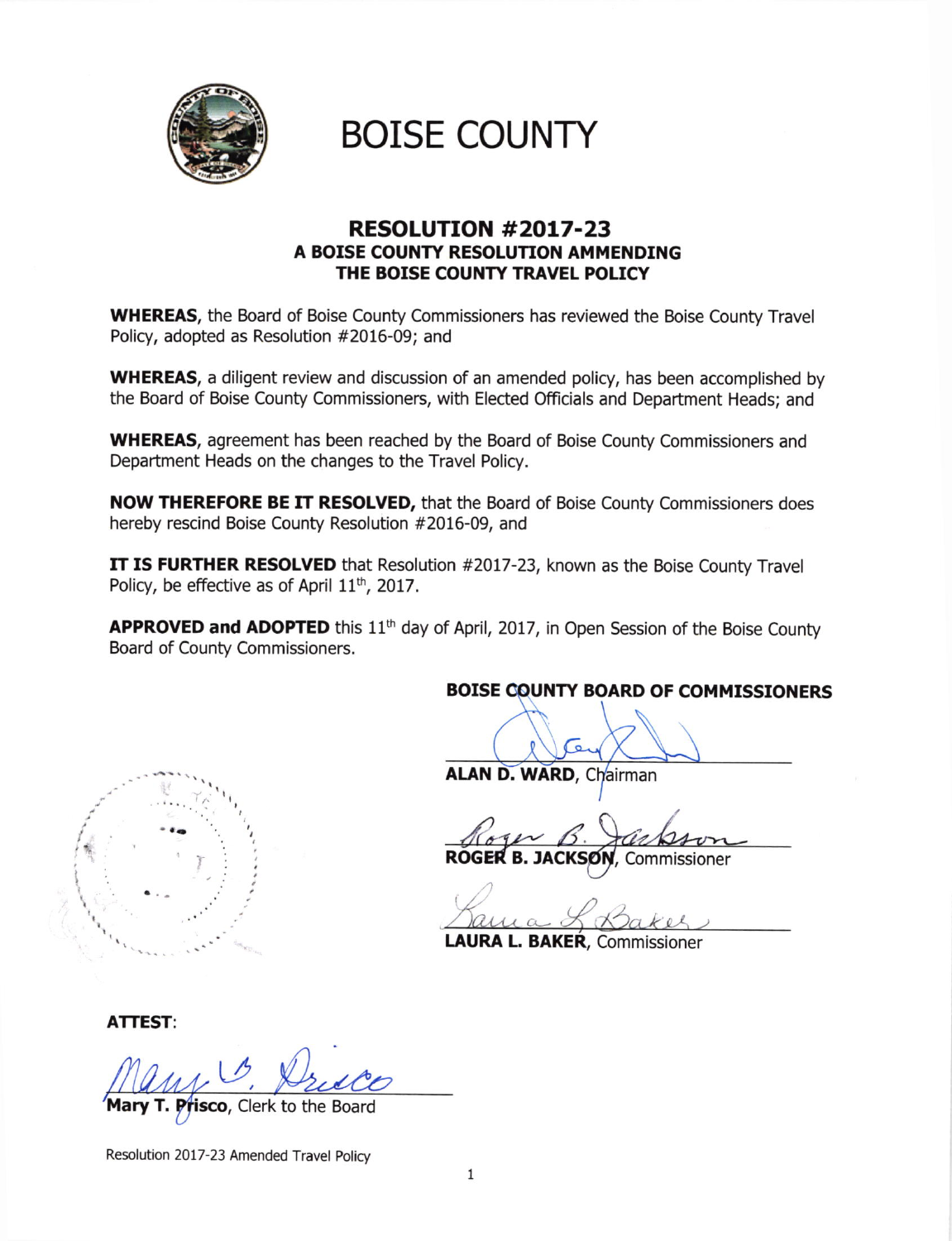# BOISE COUNTY

# TRAVEL

# POLICY



Resolution 2016-09 **Rescinding Resolution 2015-26** 

Resolution 2017-23 Amended Travel Policy

 $\sim 200$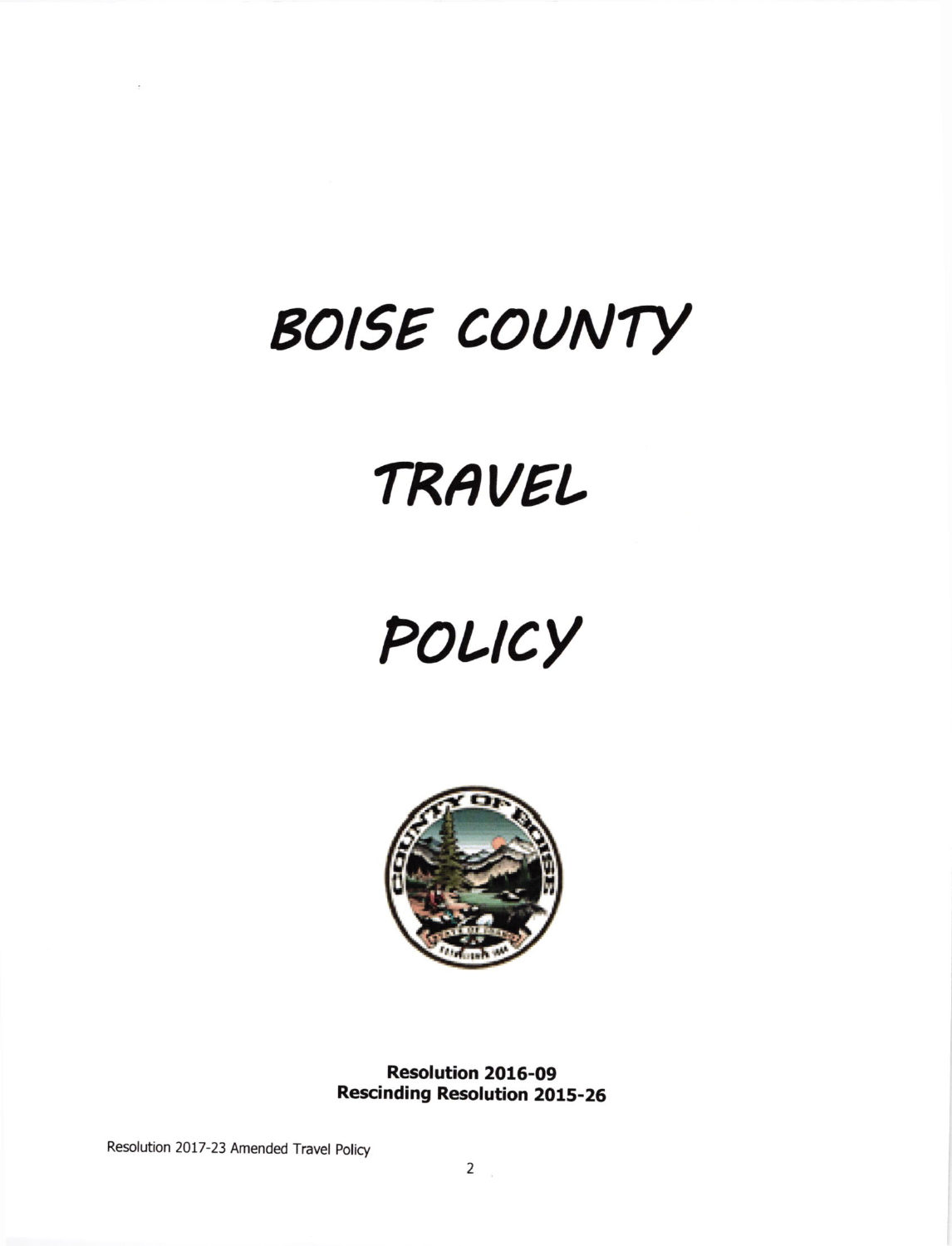# CHAPTER 1

## GENERAL PROVISIONS

- 1 These Boise County travel regulations and procedures are promulgated by the Board of Commissioners and shall be applied and interpreted within the context of the following policies:
	- All travel of Boise County employees must be properly authorized and actually performed in order to qualify for reimbursement from Boise County funds. a
	- All travel must be essential in achieving the goals and carrying out the official responsibilities of Boise County. Travel is to be achieved in the most economical, considering time and cost, yet advantageous manner, for the County. b.
	- The primary responsibility for proper control of County travel and for compliance with these policies, regulations and procedures rests with the Board of County Commissioners. c.
- These regulations and procedures apply to all elected and appointed officials and employees of Boise County. In the absence of an express agreement, this policy shall also apply to all consultants and agents of the County where reimbursement for travel expenses from Boise County funds is requested. 2.
- 3. Where travel expenses of elected or appointed officials or employees are to be reimbursed directly from funds other than those of Boise County, travel regulations of the agency providing the reimbursement will govern.
- 4 "Boise County funds" are defined for the application to these policies, as all funds passing through the Boise County Treasury and disbursed by Boise County Check, regardless of the origin of the funds.
- 5 Exceptions to these travel regulations and procedures may be granted by the Board of County Commissioners when specifically requested, prior to the actuai peformance of travel.

Resolution 2017-23 Amended Travel policy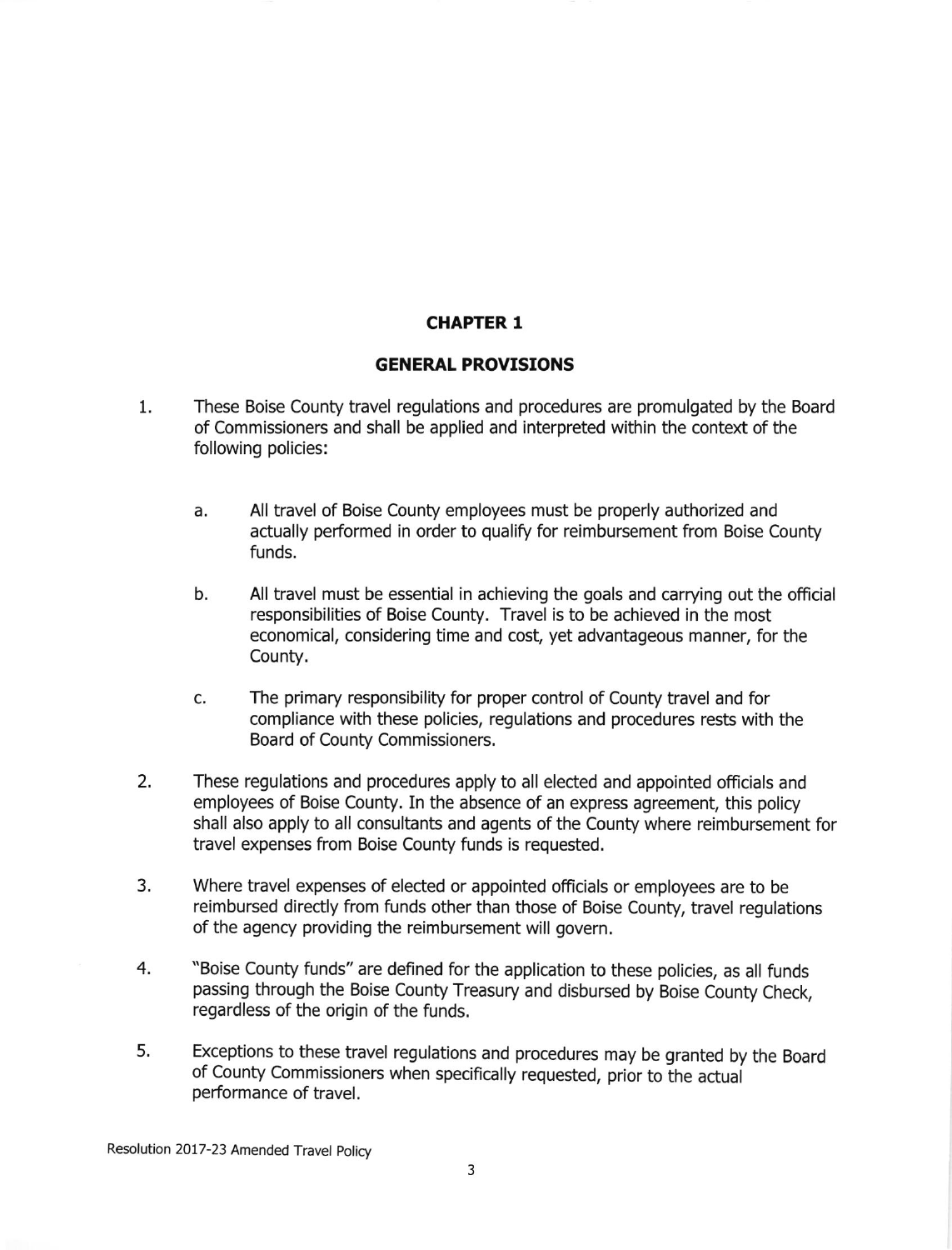It is the responsibility of all elected and appointed officials and employees to ensure that the employees of their departments/offices are familiar with these travel regulations. 6

Resolution 2017-23 Amended Travel policy

 $\checkmark$